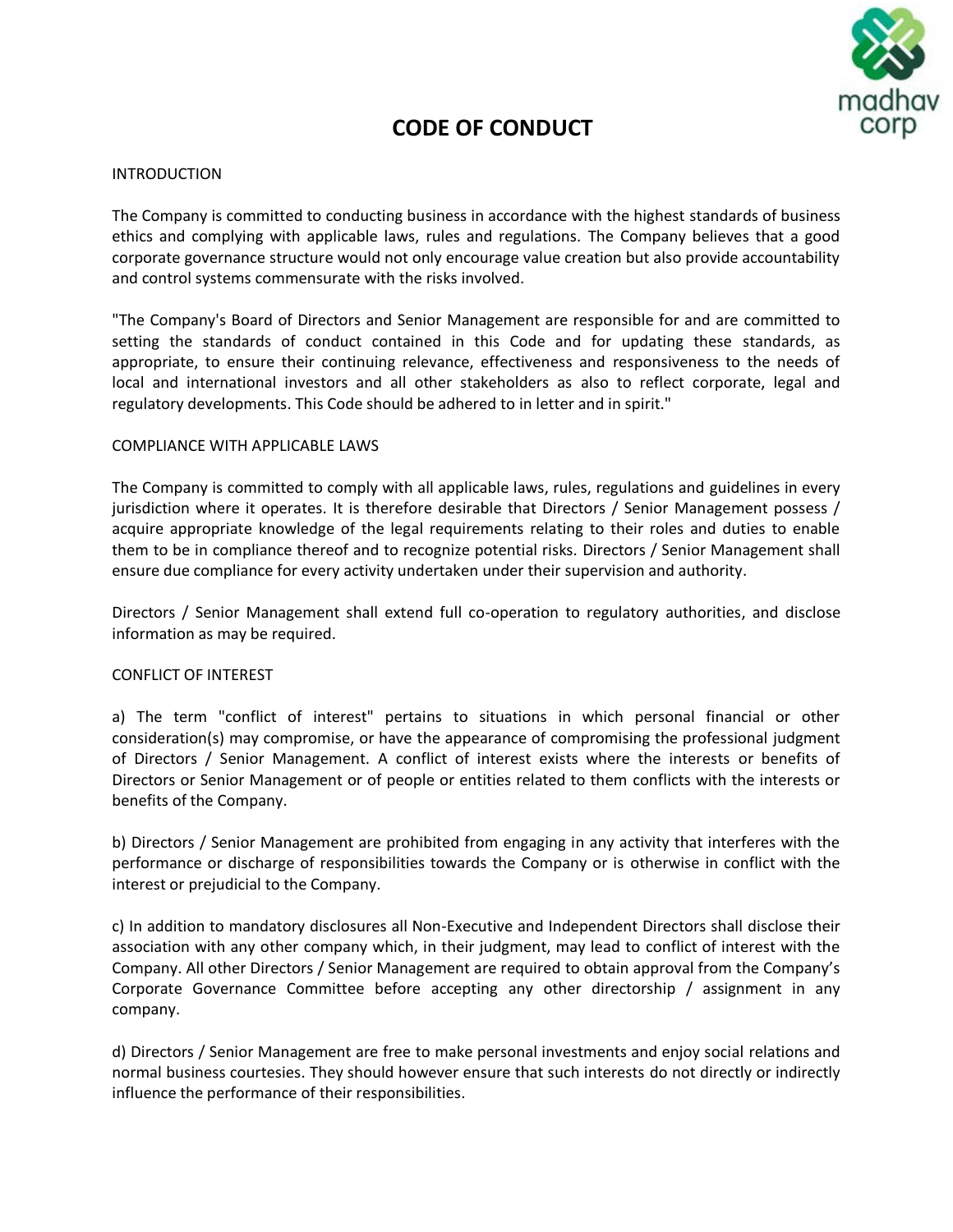

e) Directors / Senior Management are advised to avoid conducting the Company's business with a relative, or with a business in which a relative is associated in any significant role.

f) If there are any transactions proposed with such related parties within the knowledge of Directors / Senior Management, they must report the same to the Compliance Officer. If determined to be material to the company, the transactions shall be placed before the Audit Committee for review. Any dealings with a related party must be conducted on an arms length basis and on commercial terms and no preferential treatment shall be given.

g) If a proposed transaction or situation raises any question or doubts, the Compliance Officer should be consulted.

h) Holding or contesting an election for any political post by Executive Directors and Senior Management is discouraged as it could interfere with the performance and discharge of responsibilities towards the Company. If any Executive Director / Senior Management decides to consider a political post, the same shall be disclosed to the Corporate Governance Committee. The Committee shall consider whether the acceptance of such a post is in any manner prejudicial to the interests of the Company and make appropriate recommendations to the Board.

# CONDUCT OF BUSINESS RELATIONSHIPS

The Company expects all its business to be conducted in a legal and ethical manner. The quality of products and the efficiency of services at competitive prices will be the biggest tool for marketing activities. Profits by no means justify use of unfair / unethical business practices.

Directors / Senior Management shall not make any promises or commitments that the Company does not intend or would not be able to honour. Also, they should not be engaged, directly or indirectly, in any act, dealing or conduct likely to bring discredit to the Company. Directors / Senior Management must uphold the highest standards of integrity and ethics in every kind of third party dealings. They shall not give, offer, or authorize the offer, directly or indirectly, of anything of value (tangible or intangible) to any third party to obtain any improper advantage.

A contribution or entertainment shall not be offered to anyone in the course of business that might create the appearance of an impropriety. However some modest and acceptable corporate gifts etc. appropriate to give in the normal course of business practice may be acceptable.

# PROTECTION AND PROPER USE OF COMPANY'S ASSETS AND RESOURCES

Directors / Senior Management shall as far as practicable, protect the Company's assets from loss, damage, misuse or theft and ensure that the assets are only used for business purposes and other purposes specifically approved by Management and must never be used for unauthorized purposes. Directors / Senior Management shall not apply the Company's assets / resources and/or proprietary information for personal benefit and/or for the benefit of any other related party.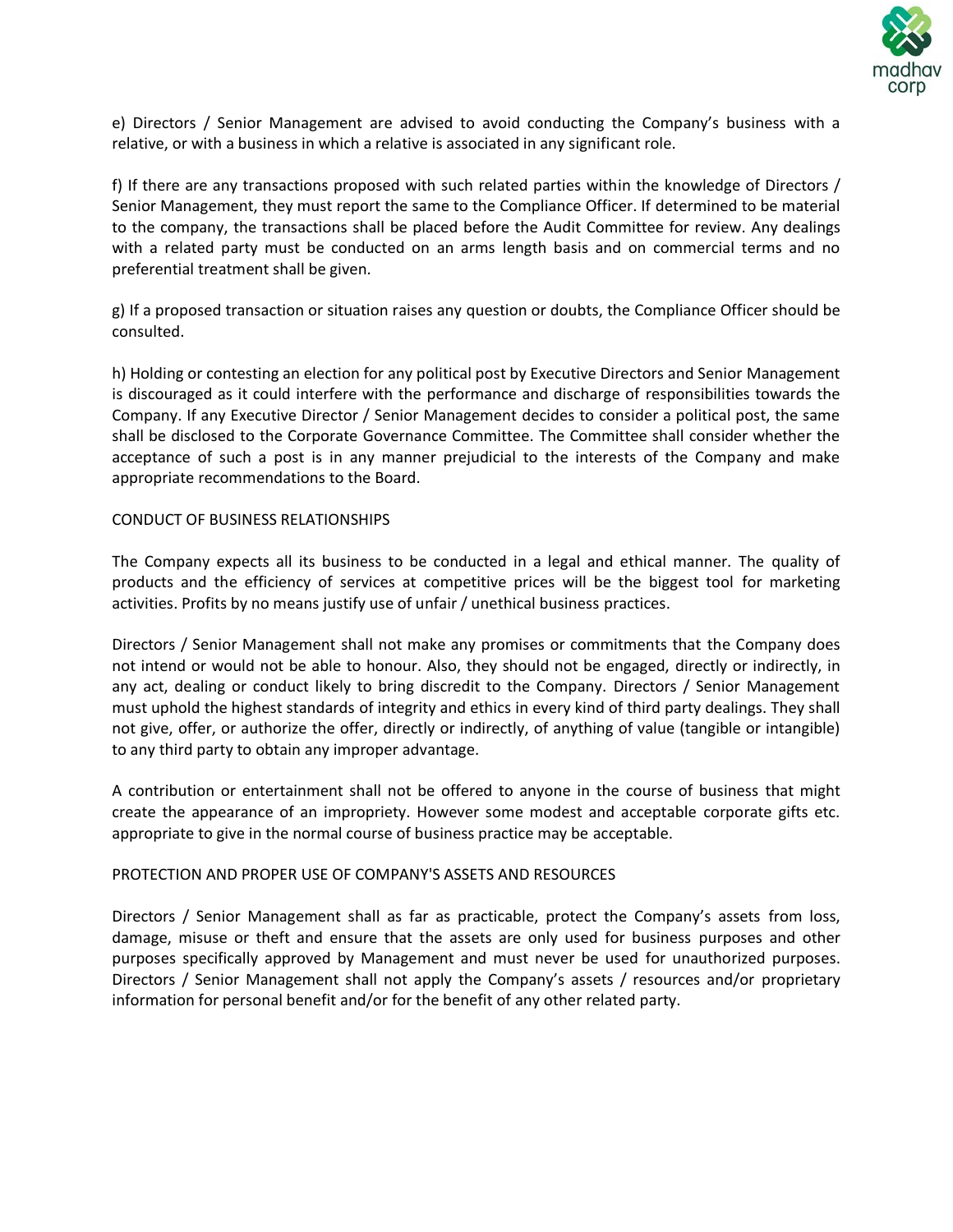

#### INTELLECTUAL PROPERTY

Intellectual Property Rights (IPR) broadly covers trademarks, service marks, trade names, copyrightable subject matter, and trade secrets. Directors / Senior Management shall make their best efforts to protect all such Intellectual Properties related to the Company, as it is critical to the Company's overall success. It is advisable to highlight and consult the Chairman / Compliance Officer for determining the appropriate course of action whenever there is lack of clarity and issue of any kind related to IPR. PRIVACY AND CONFIDENTIALITY "Confidential information" includes all information of the Company not authorized by the management for public dissemination. This includes information on trade, trade secrets, confidential and privileged information regarding customers, employees, information relating to mergers and acquisitions, stock splits and divestitures; non-public information about discussions and deliberations relating to business issues and decisions, between and among employees, officers and Directors in formal meetings or otherwise, and will include all such information which is not available in the public domain at that point of time" The Company believes that protection of all confidential information is essential and is committed to protecting business and personal information of confidential nature obtained from clients, associates and employees. Directors / Senior Management shall ensure that no confidential information is disclosed inadvertently or otherwise. Confidential information shall be disclosed to persons, both internal and external, only on a need to know basis and Public disclosure shall be made with appropriate approval or as legally mandated.

Directors / Senior Management shall ensure that all confidential information available to them by virtue of the office they hold is never directly or indirectly released to any person or entity, or made public, otherwise than as stated above.

#### CORPORATE OPPORTUNITIES

Except as may be approved by the Board of Directors or a Committee thereof, Directors / Senior Management are prohibited from: taking for themselves personally, opportunities that belong to either the Company or are discovered through the use of Company's property, information or position. Using the Company's property, information, or position for personal gain; competing with the Company

#### INTERACTION WITH MEDIA

To facilitate the achievement of the Company's vision and business plans, it is necessary to communicate the policies, plans and accomplishments in the most effective manner through the media to our investors, customers, existing and potential, other stakeholders and to the community at large. All statements made to the media on behalf of the Company should be true and fair. Only persons duly authorised by management are allowed to interact with media on specified subjects. Disclosures of any information other than statutory disclosures or those specifically authorised by the Management is prohibited. Directors / Senior Management shall not disclose non public information selectively to a particular group as it may lead to unfair advantage / discrimination.

# FRAUDULENT AND UNFAIR PRACTICES IN THE SECURITIES MARKET

The Company's securities are listed on the major Stock Exchanges. The Company is committed to comply with securities laws in all jurisdictions in which its securities are listed. The Company prohibits its Directors / Senior Management from any fraudulent and unfair trade practices in the securities market,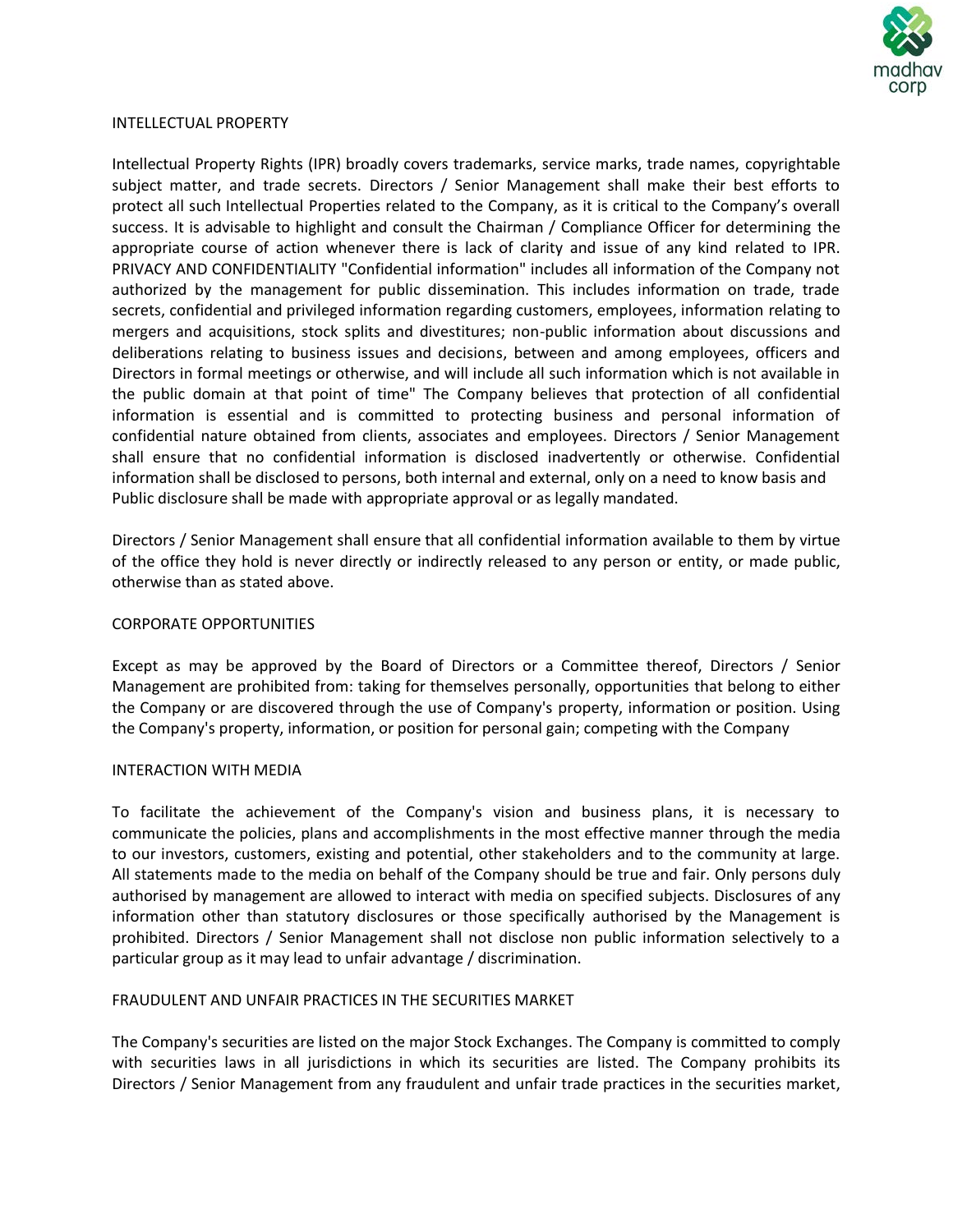

with regard to the securities of the Company or of any other company with whom the Company has business dealings to the best of their knowledge.

# FAIR DEALING

Director / member of the Senior Management shall not take a discriminatory stance towards or give unfair advantage to the Company's employees, customers, suppliers, or competitors through manipulation, concealment, abuse of privileged information, misrepresentation of material facts, or any other unfair dealing practice. No discrimination shall be done on the basis of caste, religion, sex, nationality or disability of any kind towards any employees, customers, suppliers, or any business partner.

# HEALTH, SAFETY AND ENVIRONMENT

The Company believes in sustainable development and is committed to be a responsible corporate citizen. To uphold the Company's interest and preserve the quality of life of all concerned, the business and operations of the Company shall be conducted in an environmentally friendly manner and provide a safe and healthy working environment to its employees Directors / Senior Management shall ensure compliance with all applicable environmental, safety and health laws and regulations and internal policies.

# FREE AND FAIR COMPETITION / ANTITRUST

Most countries have well-developed bodies of law designed to encourage and protect free and fair competition. The Company is committed to obeying both the letter and spirit of these laws. As a general rule, contacts with competitors should be limited to formal forums and should always avoid casual / careless mention on subjects such as business plans, prices or other terms and conditions of sale, customers, and suppliers.

#### REPORTING OF ILLEGAL OR UNETHICAL BEHAVIOUR (WHISTLE BLOWER MECHANISM)

The Company shall promote ethical behavior in all its business activities. Employees are free to report existing/probable violations of laws, rules, regulations or unethical conduct to their immediate supervisor or such other person as may be notified by the management to the workgroups. Such reports received from any employee will be reviewed by the Corporate Governance Committee from time to time. Directors and Senior Management shall not attempt to suppress/conceal any such view or reporting. The confidentiality of those reporting violations shall be protected and they shall not be subjected to any discriminatory practices.

#### APPLICABILITY OF THE CODE

This is a comprehensive code and applies to all Directors and Senior Management. Directors / Senior Management shall communicate any suspected violations of the Code promptly to the Corporate Governance Committee or to the Chairman of the Board. Suspected violations will be investigated by or at the direction of the Board or the Corporate Governance Committee and appropriate action will be taken in the event that violation is confirmed.